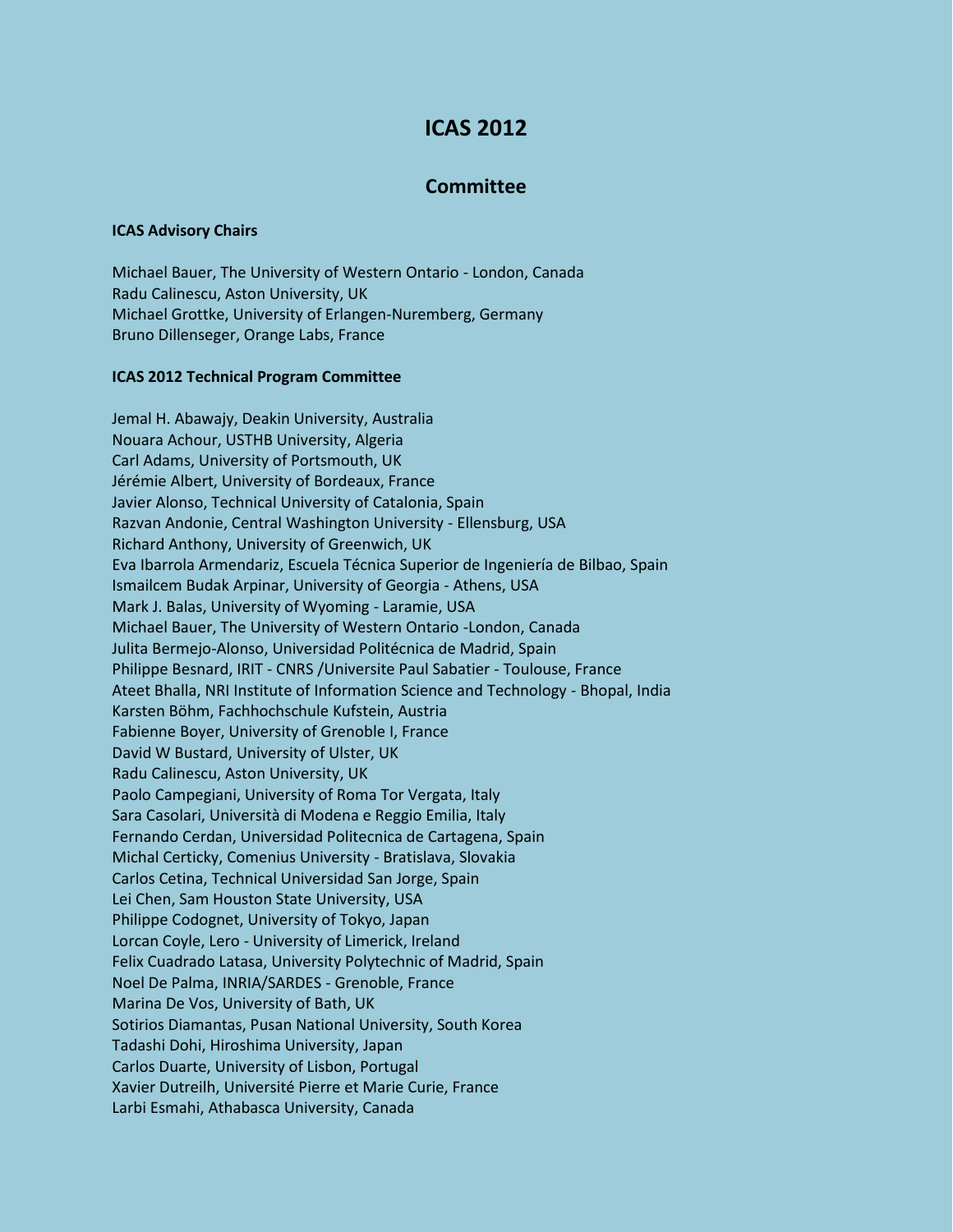Thaddeus Eze, University of Greenwich - London, UK Donghui Feng, eBay Inc., USA Ziny Flikop, Scientist, USA Matthias Fuchs, Mid-Sweden University - Östersund, Sweden Alex Galis, University College London, UK Rodrigo Garcia Carmona, Universidad Politecnica de Madrid (DIT-UPM), Spain Fabio Gasparetti, Roma Tre University, Italy Andrzej M. Goscinski, Deakin University - Geelong, Australia Dominic Greenwood, Whitestein, Switzerland William Grosky, University of Michigan - Dearborn, USA Michael Grottke, University of Erlangen-Nuremberg, Germany Jordi Guitart, Barcelona Supercomputing Center (BSC), Spain Takako Hashimoto, Chiba University of Commerce, Japan Clemens Holzmann, Upper Austria University of Applied Sciences, Austria Tim Hussein, University of Duisburg-Essen*,* Germany Yoshiro Imai, Kagawa University, Japan Kazuo Iwano, IBM, Japan Yiming Ji, University of South Carolina - Beaufort, USA María José Ibáñez, RIAM I+L Lab (GNOSS), Spain John Keeney, Ericsson Ireland Research, Ireland Hamed Ketabdar, Deutsche Telekom Laboratories / TU Berlin, Germany Satoshi Kurihara, University of Osaka, Japan Helge Langseth, NTNU, Norway Fidel Liberal Malaina, University of the Basque Country, Spain Antonio Liotta, Eindhoven University of Technology, The Netherlands Hai-Bin Liu, China Aerospace Engineering Consultation Center, China Jaime Lloret Mauri, Polytechnic University of Valencia, Spain Hanan Lutfiyya, The University of Western Ontario - London, Canada Sayyed Majid Esmailifar, Sharif University of Technology -Tehran, Iran Jacques Malenfant, Université Pierre et Marie Curie, France Mauricio Marin, Yahoo! Research Latin America, Chile Patrick Martin, Queen's University - Kingston, Canada Yasser F. O. Mohammad, Assiut University, Egypt / Kyoto University, Japan Masayuki Murata, Osaka University, Japan John O'Donovan, University of California, Santa Barbara, USA Jonice Oliveira, Federal University of Rio de Janeiro, Brazil Michael O'Mahony, University College Dublin, Ireland Jose Oscar Fajardo, University of the Basque Country, Spain David Ostrowski, Ford Motor Company / University of Michigan - Dearborn, USA Umberto Panniello, Politecnico di Bari, Italy Mark Perry, University of Western Ontario, Canada Wendy Powley, Queen's University - Kingston, Canada Francesco Quaglia, Sapienza Università di Roma, Italy Kanagasabai Rajaraman, Institute for Infocomm Research, Singapore Alejandro Ramirez-Serrano, University of Calgary - Alberta, Canada Martin Randles, Liverpool John Moores University, UK Christoph Rasche, University of Paderborn, Germany Paolo Romano, INESC-ID Lisbon, Portugal